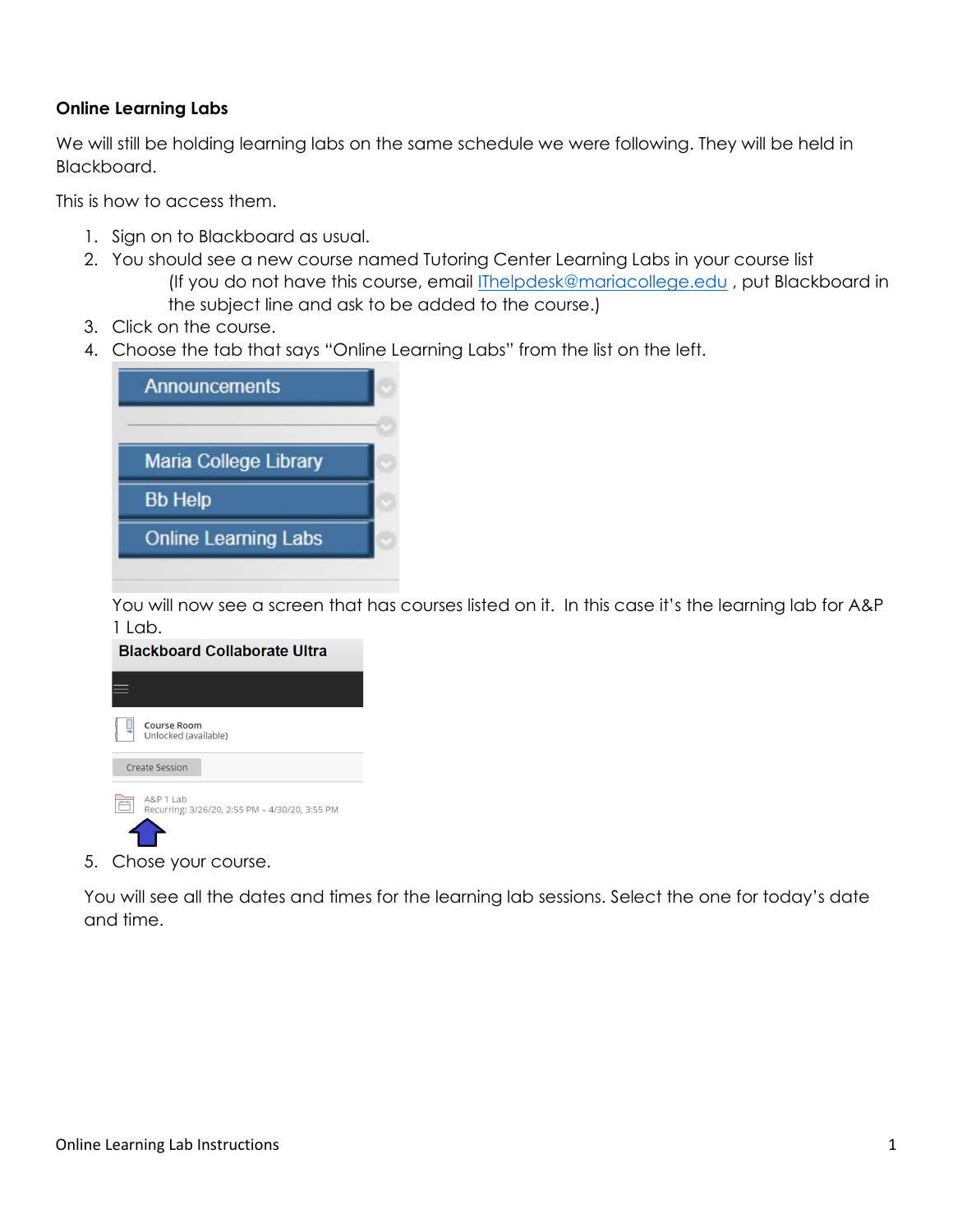

6. Now you join the session. Click the tab on the right side of the screen that says join the session.



7. You are now in a online classroom.

On the **top left** there is a session menu.



Online Learning Lab Instructions 2